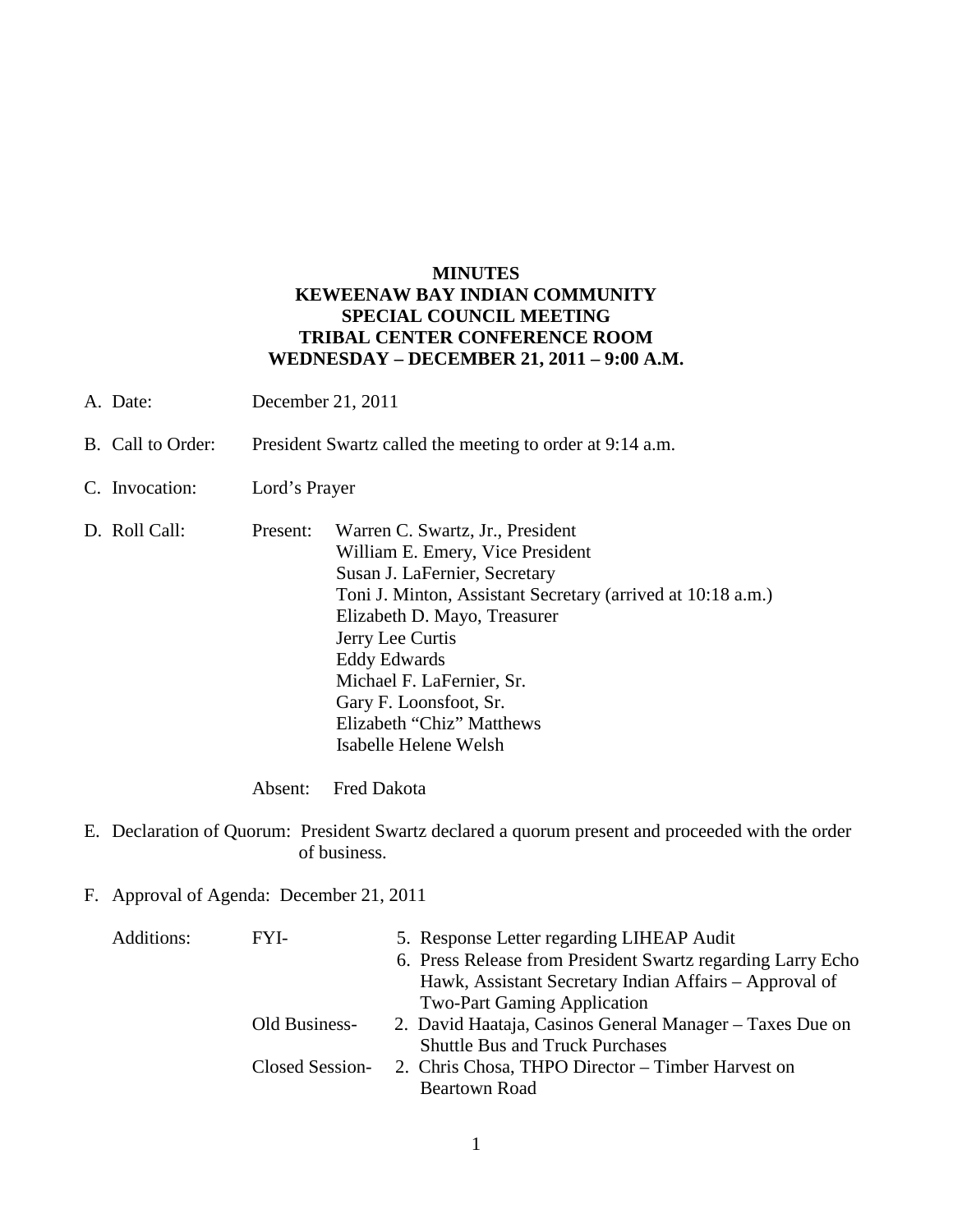**MOTION MADE BY WILLIAM E. EMERY TO APPROVE THE AGENDA WITH THE ADDITIONS. SUPPORTED BY MICHAEL F. LAFERNIER, SR. NINE IN FAVOR (William E. Emery, Susan J. LaFernier, Elizabeth D. Mayo, Jerry Lee Curtis, Eddy Edwards, Michael F. LaFernier, Sr., Gary F. Loonsfoot, Sr., Elizabeth "Chiz" Matthews, Isabelle H. Welsh), OPPOSED - 0, ABSTAINING - 0, TWO ABSENT (Toni J. Minton, Fred Dakota), MOTION CARRIED.**

- G. For Your Information:
	- 1. A letter from the Alcohol and Tobacco Tax and Trade Bureau regarding Excise Tax
	- 2. SNB KBIC Guaranteed Loan Program Account Summary December 15, 2011
	- 3. A letter from Keweenaw Financial Corporation regarding Shareholder Dividends (Special and Quarterly)
	- 4. Ojibwa BP Environmental Health & Safety Survey Report
	- 5. Response Letter addressing the findings in the LIHEAP Audit
	- 6. Press Release from President Swartz December 20, 2011 regarding Larry Echo Hawk, Assistant Secretary Indian Affairs – Approval of Two-Part Gaming Application for the proposed gaming facility in Marquette County. The Governor of Michigan now has one year to concur or not regarding the application.
- H. Approval of Meeting Minutes:
	- 1. April 28, 2011

**MOTION MADE BY ELIZABETH D. MAYO TO APPROVE THE APRIL 28, 2011 MEETING MINUTES. SUPPORTED BY GARY F. LOONSFOOT, SR. SEVEN IN FAVOR (William E. Emery, Susan J. LaFernier, Elizabeth D. Mayo, Eddy Edwards, Michael F. LaFernier, Sr., Gary F. Loonsfoot, Sr., Elizabeth "Chiz" Matthews), OPPOSED - 0, TWO ABSTAINING (Jerry Lee Curtis, Isabelle H. Welsh), TWO ABSENT (Toni J. Minton, Fred Dakota), MOTION CARRIED.**

- I. Old Business:
	- 1. Janice Halverson, CAP Director CNAP Guidelines Medical Emergency Request. Council will consider these requests on a case by case basis.

**MOTION MADE BY EDDY EDWARDS TO APPROVE AN ADDITIONAL \$600.00 FOR JENNIFER CURTIS TO BE WITH HER NEWBORN AT THE HOSPITAL. SUPPORTED BY ELIZABETH "CHIZ" MATTHEWS. NINE IN FAVOR (William E. Emery, Susan J. LaFernier, Elizabeth D. Mayo, Jerry Lee Curtis, Eddy Edwards, Michael F. LaFernier, Sr., Gary F. Loonsfoot, Sr., Elizabeth "Chiz" Matthews, Isabelle H. Welsh), OPPOSED - 0, ABSTAINING - 0, TWO ABSENT (Toni J. Minton, Fred Dakota), MOTION CARRIED.**

2. David Haataja, Casinos General Manager – Sales Tax Due on Shuttle Bus and Truck Purchases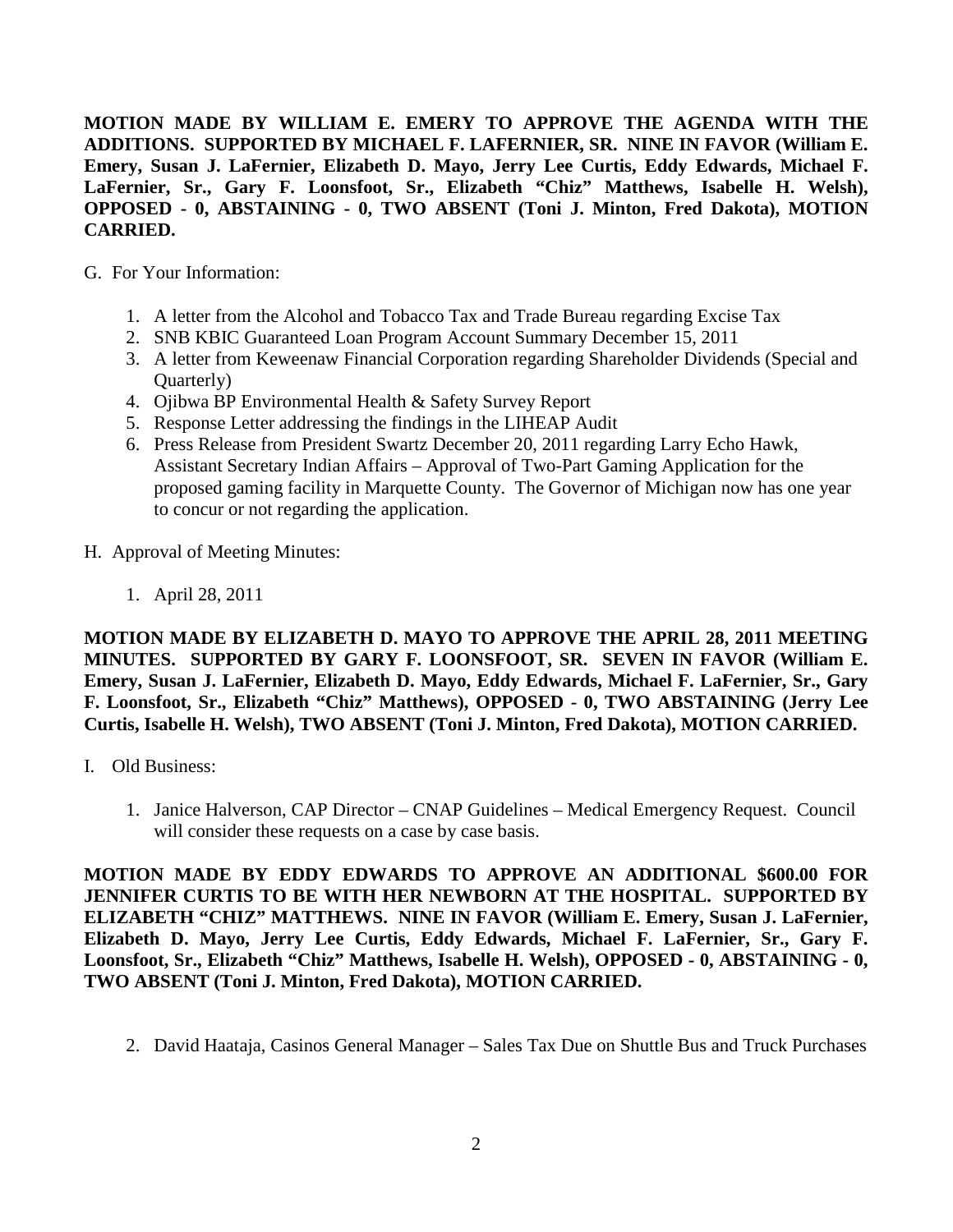Baraga Casino Shuttle Van (\$1,648.98) September 2011 and Marquette Casino Maintenance Truck (\$2,209.54) November 2011

**MOTION MADE BY GARY F. LOONSFOOT, SR. TO APPROVE THE SALES TAX IN THE AMOUNT OF \$3,858.52 FOR THE RECENT PURCHASES OF VEHICLES FOR THE BARGA AND MARQUETTE CASINOS. SUPPORTED BY WILLIAM E. EMERY. SEVEN IN FAVOR (William E. Emery, Elizabeth D. Mayo, Jerry Lee Curtis, Michael F. LaFernier, Sr., Gary F. Loonsfoot, Sr., Elizabeth "Chiz" Matthews, Isabelle H. Welsh), ONE OPPOSED (Susan J. LaFernier), ABSTAINING - 0, THREE ABSENT (Toni J. Minton, Fred Dakota, Eddy Edwards), MOTION CARRIED.**

(Eddy Edwards is out of the room)

- J. New Business:
	- 1. Larry Denomie III, CEO Weekly Update
	- 2. Debbie Parrish, OCC President Leasing of Former Darcy Home for OCC (green building next to the Library) – Debbie is also requesting leases for the campus and the KBO building 99 years at \$1.00

## **Toni Minton arrived at 10:18 a.m.**

**MOTION MADE BY ELIZABETH D. MAYO TO APPROVE THE OCC LEASES FOR THE KBO SITE, DOWNTOWN SITE, AND CAMPUS SITE AT \$1.00 RENTAL RATE SUBJECT TO REVIEW. SUPPORTED BY MICHAEL F. LAFERNIER, SR. EIGHT IN FAVOR (William E. Emery, Susan J. LaFernier, Elizabeth D. Mayo, Jerry Lee Curtis, Michael F. LaFernier, Sr., Gary F. Loonsfoot, Sr., Elizabeth "Chiz" Matthews, Isabelle H. Welsh), ONE OPPOSED (Eddy Edwards), ONE ABSTAINING (Toni J. Minton), ONE ABSENT (Fred Dakota), MOTION CARRIED.**

Eddy Edwards stated his opposition: He feels all rental leases should be treated the same. The Tribe charged OHA for storage rental in 2004, 2005, 2006.

- 3. Jason Ayres, Realty Officer
	- a) Resolution KB-1868-2011 Sandra J. Swartz Lease Modification (to include her adult children)

**MOTION MADE BY WILLIAM E. EMERY TO APPROVE RESOLUTION KB-1868-2011 SANDRA J. SWARTZ LEASE MODIFICATION. SUPPORTED BY ELIZABETH D. MAYO. NINE IN FAVOR (William E. Emery, Susan J. LaFernier, Toni J. Minton, Elizabeth D. Mayo, Eddy Edwards, Michael F. LaFernier, Sr., Gary F. Loonsfoot, Sr., Elizabeth "Chiz" Matthews, Isabelle H. Welsh), OPPOSED - 0, ONE ABSTAINING (Jerry Lee Curtis), ONE ABSENT (Fred Dakota), MOTION CARRIED.**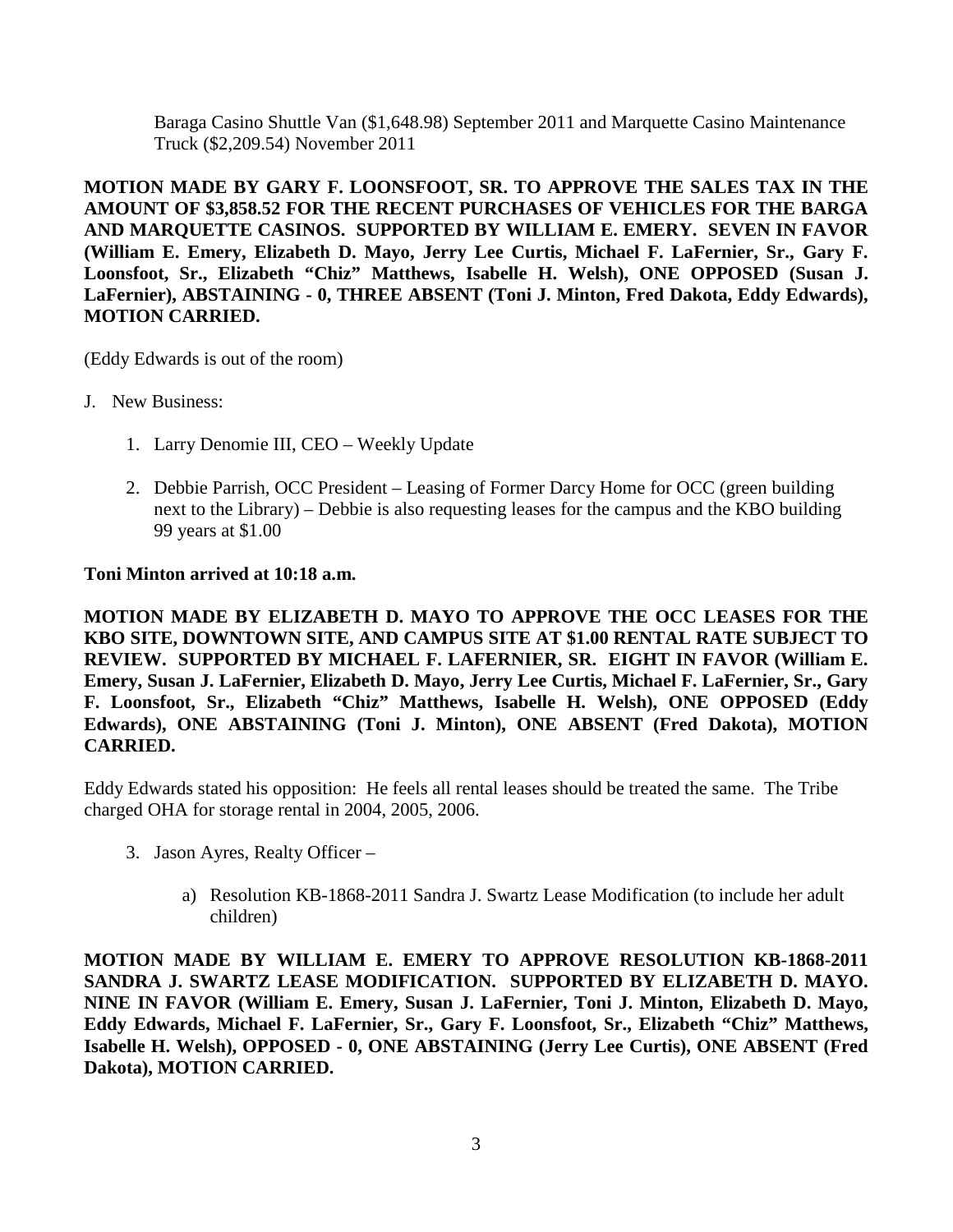b) Resolution KB-1869-2011 Barbara J. Swartz Lease Modification

**MOTION MADE BY MICHAEL F. LAFERNIER, SR. TO APPROVE RESOLUTION KB-1869- 2011 BARBARA J. SWARTZ LEASE MODIFICATION. SUPPORTED BY SUSAN J. LAFERNIER. TEN IN FAVOR (William E. Emery, Susan J. LaFernier, Toni J. Minton, Elizabeth D. Mayo, Jerry Lee Curtis, Eddy Edwards, Michael F. LaFernier, Sr., Gary F. Loonsfoot, Sr., Elizabeth "Chiz" Matthews, Isabelle H. Welsh), OPPOSED - 0, ABSTAINING - 0, ONE ABSENT (Fred Dakota), MOTION CARRIED.**

> c) Resolution KB-1870-2011 OHA Industrial Park Commercial/Business Lease (Victor Miron's Purchased Lease)

The soil needs to be tested by the Natural Resources Department for contamination.

**MOTION MADE BY ELIZABETH D. MAYO TO TABLE RESOLUTION KB-1870-2011 OHA INDUSTRIAL PARK LEASE. SUPPORTED BY TONI J. MINTON. FIVE IN FAVOR (Susan J. LaFernier, Toni J. Minton, Elizabeth D. Mayo, Michael F. LaFernier, Sr., Elizabeth "Chiz" Matthews), FIVE OPPOSED (William E. Emery, Jerry Lee Curtis, Eddy Edwards, Gary F. Loonsfoot, Sr., Isabelle H. Welsh), ABSTAINING - 0, ONE ABSENT (Fred Dakota), TIE VOTE. PRESIDENT SWARTZ VOTED IN FAVOR, MOTION CARRIED.**

- 4. Gregg Nominelli, Economic Developer (not present) PACT Act/Response Letter Deadline December 31, 2011 – for review and comments
- K. Closed Session:
	- 1. John Baker, Attorney
	- 2. Chris Chosa, THPO Director Timber Harvest on Beartown Road Allotments

**MOTION MADE BY GARY F. LOONSFOOT, SR. TO GO INTO CLOSED SESSION AT 10:36 A.M. SUPPORTED BY WILLIAM E. EMERY. NINE IN FAVOR (William E. Emery, Susan J. LaFernier, Toni J. Minton, Jerry Lee Curtis, Eddy Edwards, Michael F. LaFernier, Sr., Gary F. Loonsfoot, Sr., Elizabeth "Chiz" Matthews, Isabelle H. Welsh), ONE OPPOSED (Elizabeth D. Mayo), ABSTAINING - 0, ONE ABSENT (Fred Dakota), MOTION CARRIED.**

**Break: 10:37 – 10:48 a.m.**

**MOTION MADE BY EDDY EDWARDS TO GO INTO OPEN SESSION AT 11:37 A.M. SUPPORTED BY ISABELLE H. WELSH. TEN IN FAVOR (William E. Emery, Susan J. LaFernier, Toni J. Minton, Elizabeth D. Mayo, Jerry Lee Curtis, Eddy Edwards, Michael F. LaFernier, Sr., Gary F. Loonsfoot, Sr., Elizabeth "Chiz" Matthews, Isabelle H. Welsh), OPPOSED - 0, ABSTAINING - 0, ONE ABSENT (Fred Dakota), MOTION CARRIED.**